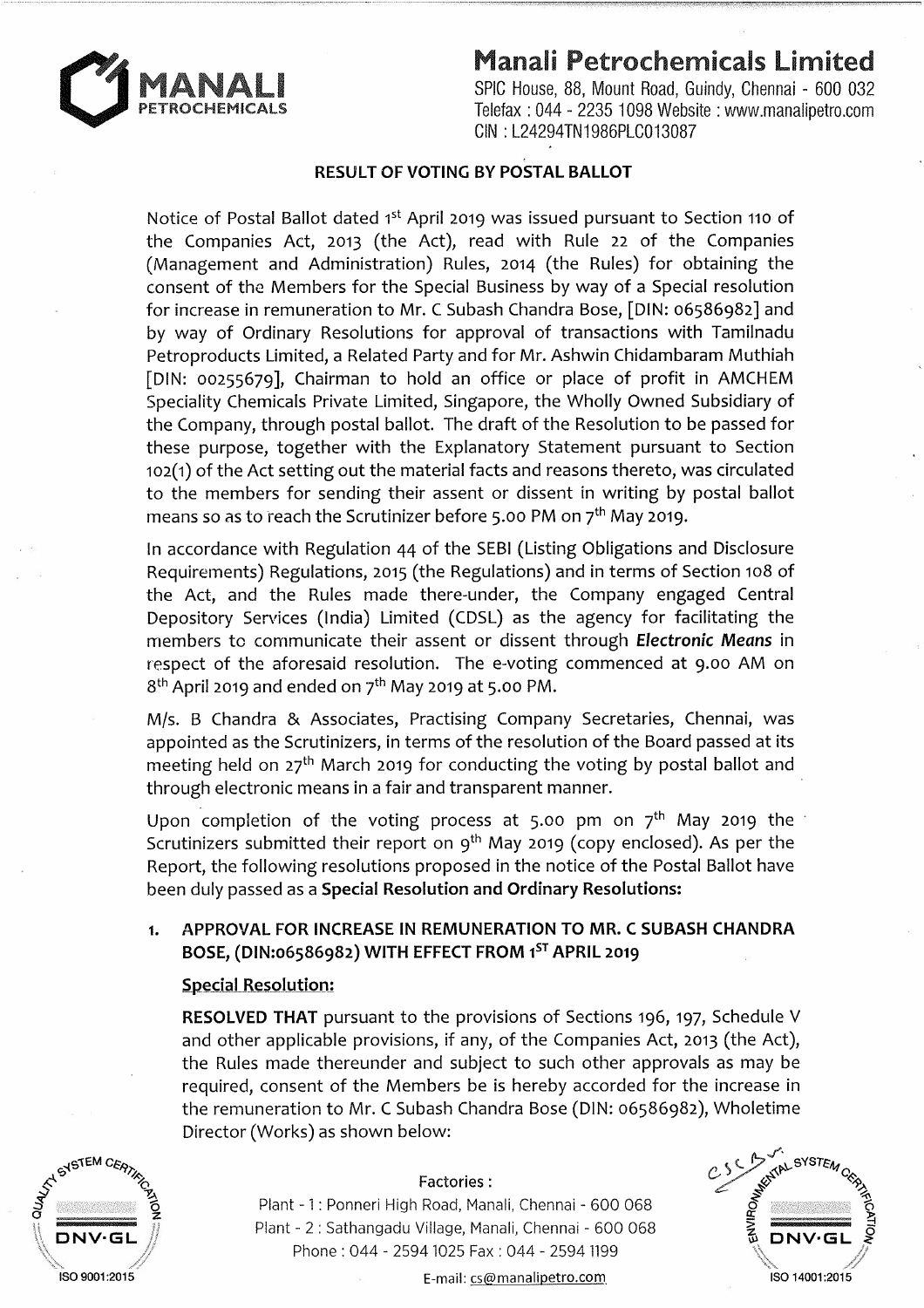## *Manali Petrochemicals Limited*

- a. Total annual remuneration shall be Rs. 53.32 lakh including. annual performance pay of Rs. 15.00 lakh and all other allowances.
- b. Contribution to Provident and other Funds, gratuity, leave with salary and encashment thereof, and other benefits shall be in accordance with the applicable law/ service rules of the Company.
- c. In the event of loss or inadequacy of profits, the aforesaid remuneration other than the annual performance pay shall be the minimum remuneration payable to Mr. C Subash Chandra Bose.
- d. The contribution to Provident Fund, gratuity payable and encashment of leave at the end of the tenure shall not be included in the computation of ceiling for the aforesaid minimum remuneration.
- e. The quantum of the annual performance pay shall be as may be decided by the Board for each year, including for the years in which there is a loss or inadequacy of profits, subject to the condition that the total remuneration including the annual performance pay shall be within the limits prescribed under the Companies Act, 2013.
- f. The aforesaid revised remuneration shall be applicable from 1st April 2019.
- g. All the other terms and conditions of appointment and remuneration shall remain the same.

Pursuant to Rule 22 of the Rules, the above resolution is deemed to have been passed as a Special Resolution with requisite majority on  $7<sup>th</sup>$  May 2019.

## **2. APPROVAL FOR TRANSACTIONS WITH TAMILNADU PETROPRODUCTS LIMITED**

#### **Ordinary Resolution:**

RESOLVED THAT pursuant to Regulation 23 of the SEBI (Listing Obligations & Disclosure Requirements) Regulations, 2015, approval is accorded for the transactions with Tamilnadu Petroproducts Limited during the year 2019-20 for purchase and sale of goods and services and other transactions for aggregate value upto Rs. 200 crore (Rupees two hundred crore) plus applicable taxes.

Pursuant to Rule 22 of the Rules, the above resolution is deemed to have been passed as an Ordinary Resolution with requisite majority on  $7<sup>th</sup>$  May 2019.

 $e^{\sqrt{2}}$ 

21Page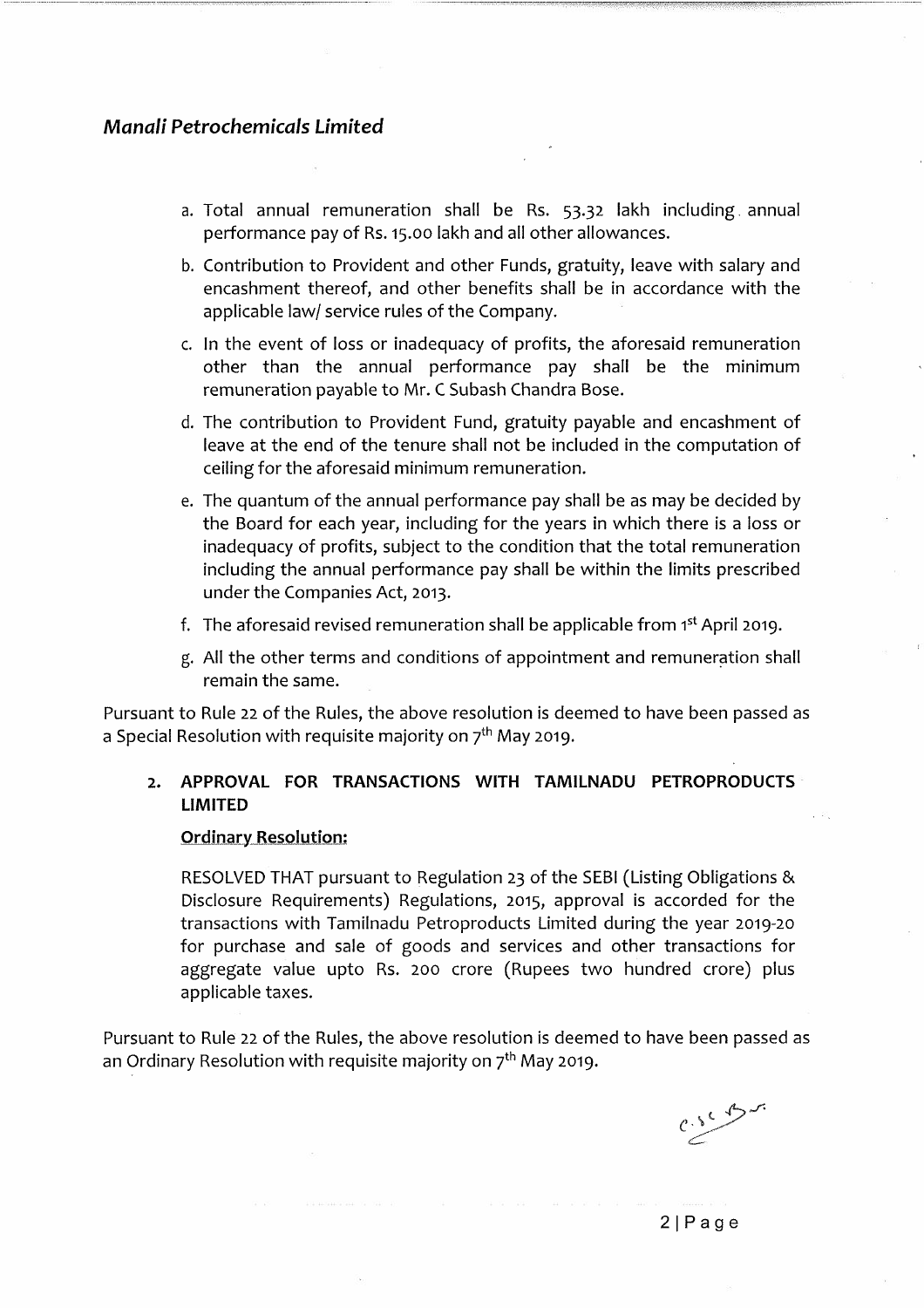## *Manali Petrochemicals Limited*

3. APPROVAL FOR MR. ASHWIN CHIDAMBARAM MUTHIAH, (DIN: 00255679) CHAIRMAN TO HOLD OFFICE OR PLACE OF PROFIT IN AMCHEM SPECIALITY CHEMICALS PRIVATE LIMITED, SINGAPORE, THE WHOLLY OWNED SUBSIDIARY OF THE COMPANY IN TERMS OF SECTION 188 AND OTHER APPLICABLE PROVISIONS OF THE COMPANIES ACT, 2013.

#### **Ordinary Resolution:**

#### RESOLVED THAT

- a. Pursuant to Section 188 and other applicable provisions, if any, of the Companies Act, 2013, the Rules made thereunder and subject to such other approvals as may be required, sanction is accorded to Mr. Ashwin Chidambaram Muthiah [DIN: 00255679] Chairman, to hold office or place of profit in AMCHEM Speciality Chemicals Private Limited, Singapore, the Wholly Owned Subsidiary of the Company on a remuneration not exceeding US \$ 100,000 per annum (US Dollars one hundred thousand only) from 1<sup>st</sup> April 2019 on the terms and conditions as per the rules of the said subsidiary.
- b. The Board of Directors of the Company (hereinafter called "the Board" which term shall be deemed to include any Committees, which the Board may have constituted or hereinafter constitute to exercise its powers including the powers conferred by this resolution and with the power to delegate such authority to any person or persons), is authorized to take such further actions as may be required for giving effect to the above proposal, which shall include the power to settle all or any matter, issue or question arising out of or in relation to or incidental to the aforesaid proposal and to do all other acts, deeds, matters and things as the Board in its absolute discretion may deem necessary, expedient or desirable in this regard.

Pursuant to Rule 22 of the Rules, the above resolution is deemed to have been passed as an Ordinary Resolution with requisite majority on  $7<sup>th</sup>$  May 2019.

henn<sub>al</sub>

By order of the Board For Manali Petrochemicals Limited

 $0.5c·B-v$ ~. C Subash Chandra Bose

DIN: 06586982 Whole Time Director (Works)

Place: Chennai Date: 09.05.2019

31Page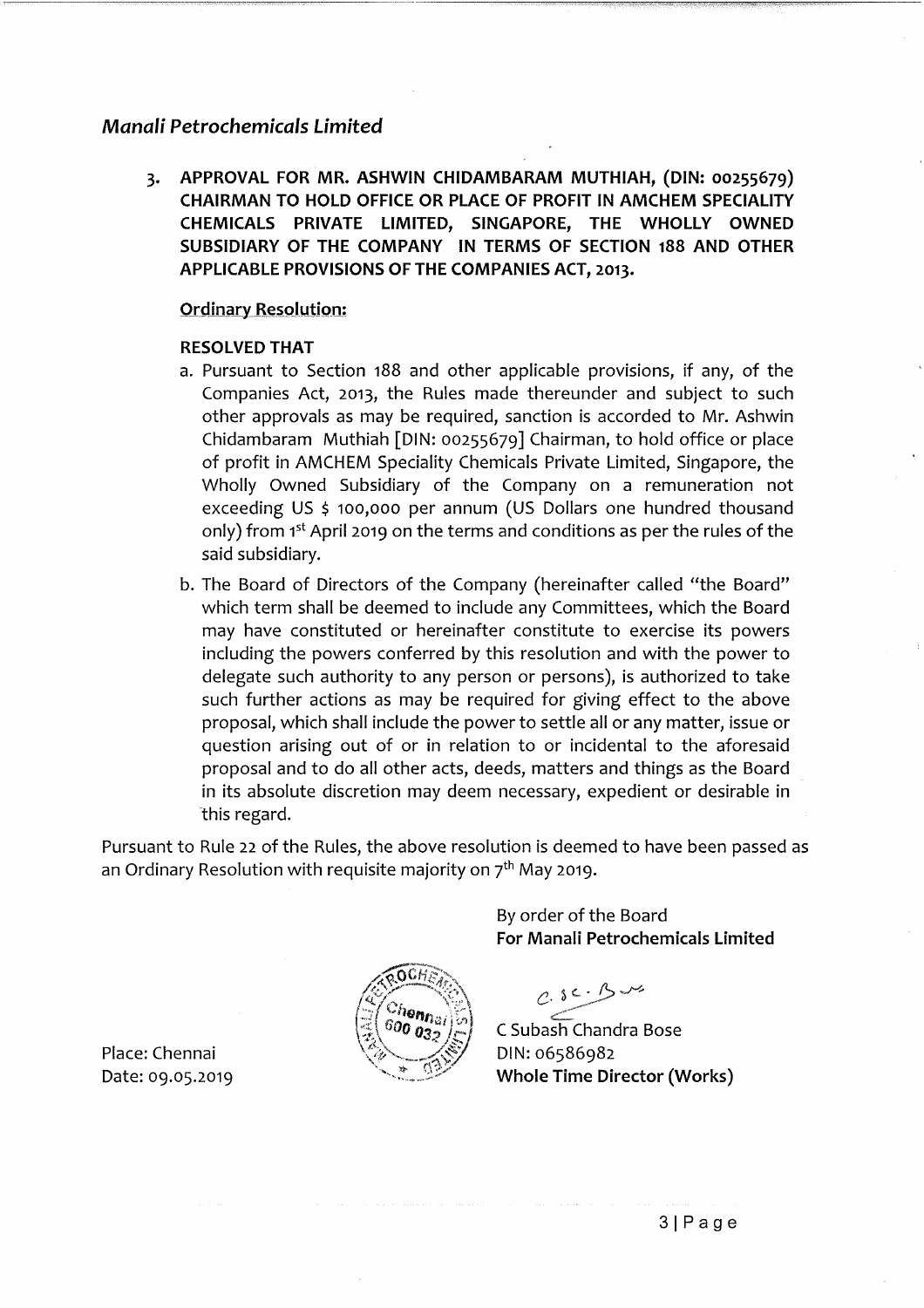# B.CHANDRA & ASSOCIATES

PRACTISING COMPANY SECRETARIES

AG3 RAGAMALIKA, No.26, Kumaran Colony Main Road, Vadapalani, Chennai - 600026 REGN NO P2017TN065700

E-mail: bchandraandassociates@gmail.com bchandracosecy@gmail.com H/P:9840276313,9840375053

-----··------------

9th May, 2019

#### SCRUTINIZER'S REPORT

To

-----------·

The Chairman, Manali Petrochemicals Limited, SPIC House 88, Old No.97, Mount Road, Guindy, Chennai TN 600032 IN

Subject: Passing of resolutions by means of Postal Ballot in terms of Section 110 of the Companies Act, 2013 read with the Companies (Management and Administration) Amendment Rules, 2015, framed thereunder with regard to the Special Resolution and Ordinary Resolutions under the Companies Act, 2013 (the Act) and the SEBI (Listing Obligations & Disclosure Requirements) Regulations, 2015 (the Regulations)

Dear Sir,

I

Please refer to your letter dated 28th March 2019 appointing us as the Scrutinizers for the purpose of ascertaining the result of the Postal Ballot process for passing Special Resolution as well as Ordinary resolutions in respect of items mentioned elsewhere in the report.

As per the information furnished by the Company and after carrying out the scrutiny of the Postal Ballot Forms (both by physical mode & e voting) received from the Members of the Company, we hereby submit our report as under:

1.1 1.2 The Company on 4th April 2019 sent the Notice of the Postal Ballot dated 1.4.2019 along with explanatory statement and Postal Ballot form by e-mail through the Registrar & Transfer Agent M/s Cameo Corporate Services Limited to its Members whose e mail ids are registered with the Company /Depository participants. In respect of those members whose e-mail ids are not registered with the Company but whose name(s) appeared in the Register of Members as on 30th March 2019, dispatch of notice of Postal Ballot along with Explanatory statement was completed on 6th April 2019 through permitted mode. Members were also given the option to vote electronically on e-voting platform, provided by the Central Depository Services (India) Limited (CDSL), as an alternate, to enable them to cast their votes electronically instead of dispatching Postal Ballot Form. The Public Advertisement with respect to dispatch of postal ballot was published on 7th April 2019 in English Newspaper "Financial Express" & in Tamil Newspaper "Makkal Kural".

Company Secretaries

 $34 -$ 

 $\rightarrow\hspace{-2.1mm}/\hspace{2.1mm}-$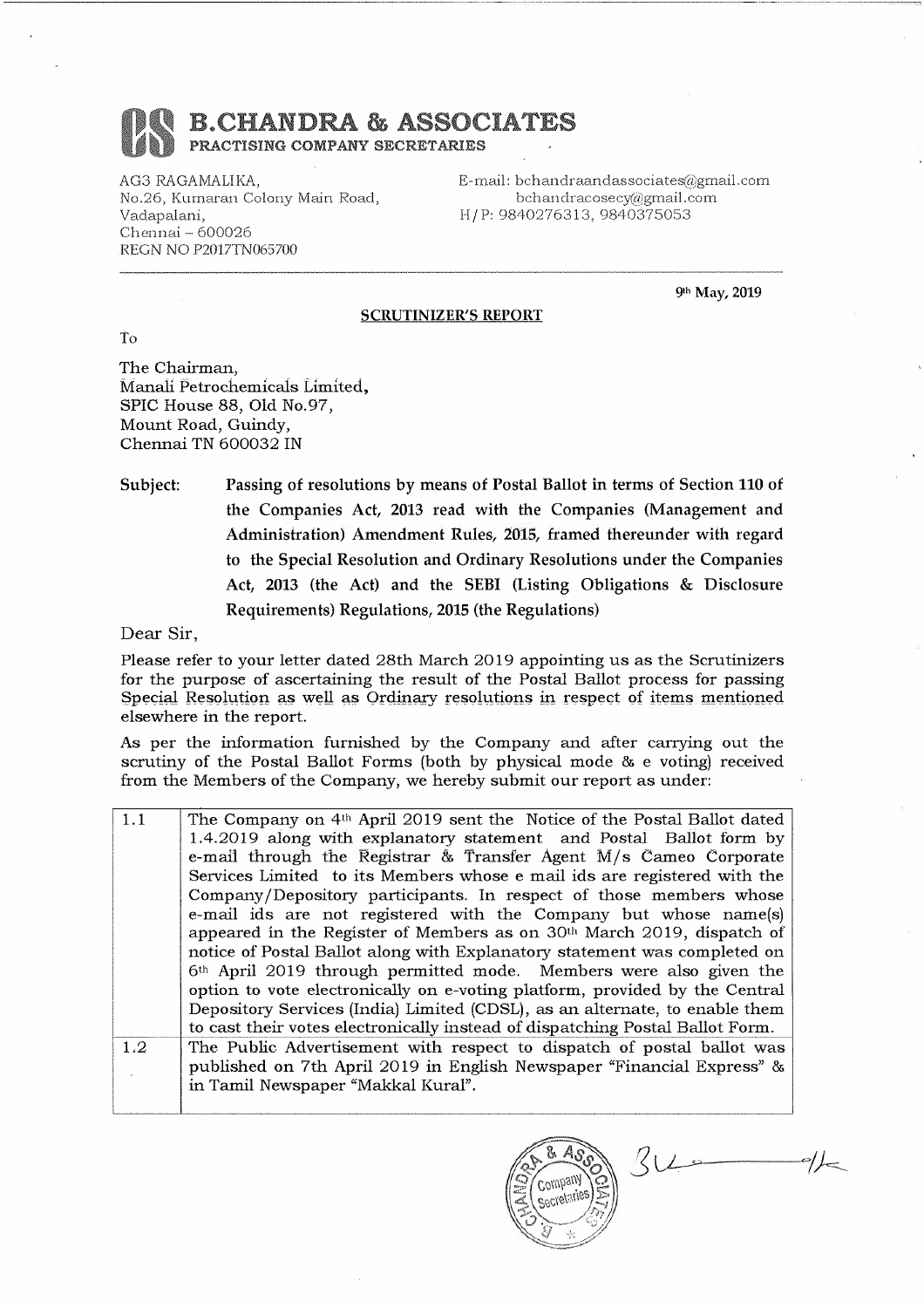| 1.3 | In terms of the Notice, the last date and time fixed to receive the Postal<br>Ballot Forms from the Members was not later than close of working hours<br>on Tuesday, 7th May 2019 (5.00 P.M). In case of E voting, members were<br>requested to cast their votes electronically on or before Tuesday,<br>7th May 2019 (5.00 P.M)                                                                                                                                          |
|-----|---------------------------------------------------------------------------------------------------------------------------------------------------------------------------------------------------------------------------------------------------------------------------------------------------------------------------------------------------------------------------------------------------------------------------------------------------------------------------|
| 1.4 | Particulars of all the postal ballot forms received from the Members<br>physically and votes cast electronically have been entered in a register                                                                                                                                                                                                                                                                                                                          |
|     | separately maintained for the purpose.                                                                                                                                                                                                                                                                                                                                                                                                                                    |
| 1.5 | The postal ballot forms were kept under the safe custody in a sealed and<br>tamper proof ballot box.                                                                                                                                                                                                                                                                                                                                                                      |
| 1.6 | The ballot box was opened on 7 <sup>th</sup> May 2019 at 5.15 P.M. in our presence.<br>The votes downloaded from the e-Voting system were collated immediately.                                                                                                                                                                                                                                                                                                           |
| 1.7 | The postal ballot forms were duly scrutinized in our presence and the<br>shareholding was matched / confirmed with the Register of Members of<br>the company/list of beneficiaries as on 30th March 2019 as maintained by<br>the Company. Votes cast by e voting were matched with the Register of<br>Members of the company/ list of beneficiaries and checked for duplication<br>viz, voting by both physical and electronic mode. No duplicate votes were<br>detected. |
| 1.8 | All postal ballot forms received and votes cast through e-voting upto<br>5.00 PM on 7th May 2019, the last date and time fixed by the Company for<br>receipt of the forms, were considered for our scrutiny.                                                                                                                                                                                                                                                              |
| 1.9 | No Envelope containing postal ballot forms were received after 5.00 PM on<br>7th May 2019 and therefore considering them did not arise. As confirmed<br>by RTA/Company, 2,173 postal ballot forms were returned undelivered<br>and 2,493 emails bounced.                                                                                                                                                                                                                  |
| 2.0 | As per the information provided by the Company and the Registrar and<br>Transfer Agent, there were no defaced or mutilated ballot papers.                                                                                                                                                                                                                                                                                                                                 |

#### 2. A summary of the postal ballot forms processed is given below:

| S.<br>No.      | Resolution                                                                                                                                                                                                                 | öf<br>Nature<br>Resolution |
|----------------|----------------------------------------------------------------------------------------------------------------------------------------------------------------------------------------------------------------------------|----------------------------|
| $\mathbf{1}$   | Approval of increase in Remuneration to Mr. C Subash<br>Chandra Bose, (DIN:06586982) with effect from 1st April 2019.                                                                                                      | Special                    |
| $\overline{2}$ | Approval under Regulation 23 of the SEBI (LODR) Regulations<br>for transactions with Tamilnadu Petroproducts Limited for<br>purchase/sale of various goods/services during the year<br>2019-20.                            | Ordinary                   |
| 3              | Approval for Mr. Ashwin Chidambaram Muthiah<br>(DIN:00255679), Chairman to hold any office or place of profit<br>in AMCHEM Speciality Chemicals Private Limited, Singapore,<br>the Wholly Owned Subsidiary of the Company. | Ordinary                   |

A summary of the voting by postal ballot forms and e-voting for all the three resolutions are given below:



 $\beta$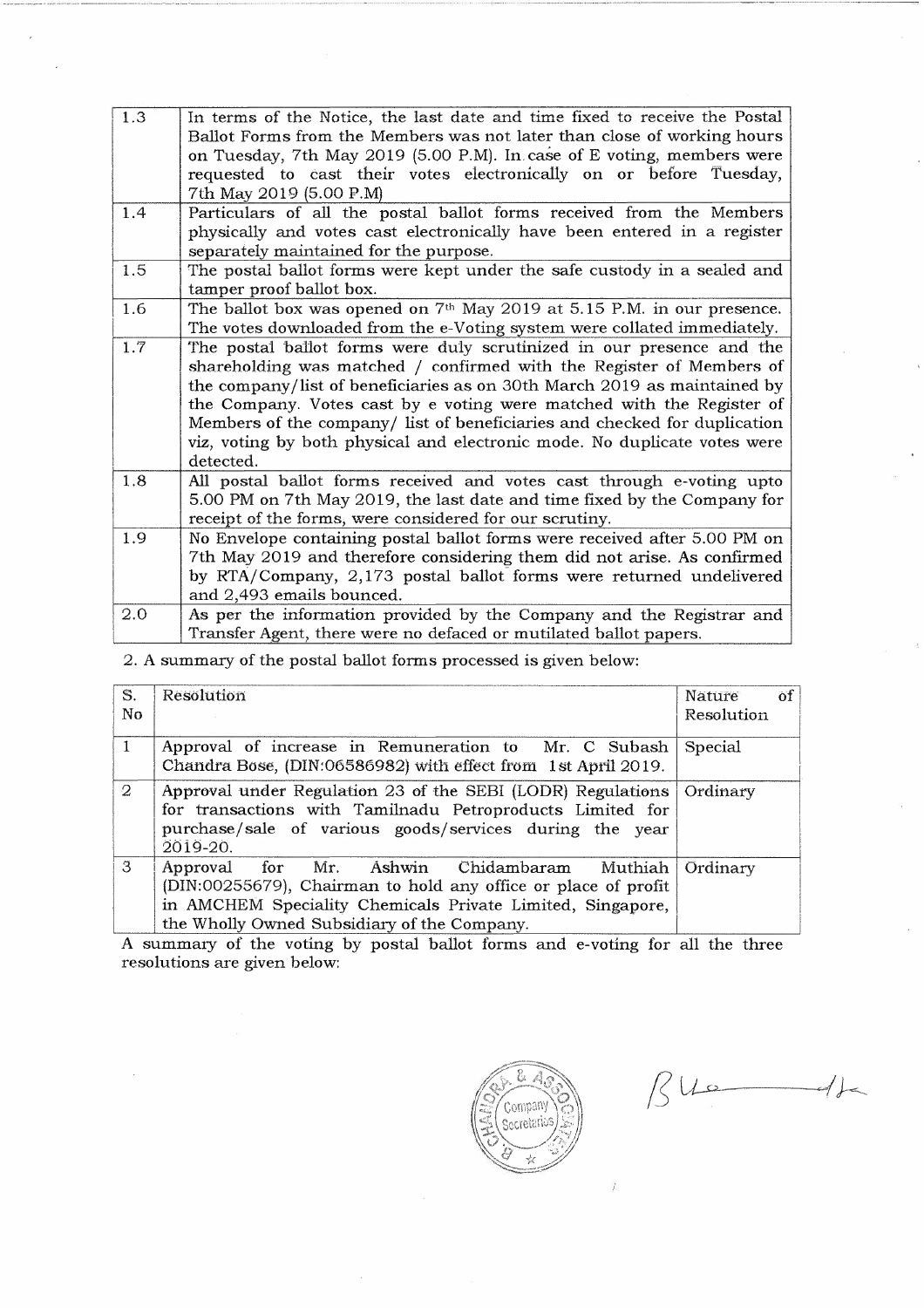| Particulars      |           | Voter Count    | No. of Votes   | % of voting to |
|------------------|-----------|----------------|----------------|----------------|
|                  |           |                |                | total valid    |
|                  |           |                |                | votes          |
| Postal<br>ballot | In favour | 65             | 6,58,71,927    | 99.995%        |
|                  | Against   | 44             | 3,544          | 0.005%         |
|                  | Invalid   | $\overline{2}$ | 2,225          | <b>NA</b>      |
|                  | In favour | 41             | 1, 15, 13, 152 | 99.801%        |
| E-voting         | Against   | 15             | 22,938         | 0.199%         |
|                  | Invalid   | $\Omega$       |                | NA.            |
|                  | In favour | 106            | 7,73,85,079    | 99.966%        |
| Total            | Against   | 59             | 26,482         | 0.034%         |
|                  | Invalid   | $\overline{2}$ | 2,225          | NA             |

RESOLUTION No 1 - Increase in remuneration of Mr C Subhash Chandra Bose, [DIN: 06586982]

Since 7,73,85,079 votes were in favour of aforesaid Special Resolution (constituting 106 in number) of the total number of net valid votes 7,74,11,561 cast as per summary above (constituting more than three fourths majority), we hereby report that the above said resolution is passed as Special Resolution.

RESOLUTION No 2 - Approval for transactions with Related Party under Regulation 23 of the Regulations.

| Particulars |           | Voter Count    | No. of Votes | % of voting to<br>valid<br>total<br>votes |
|-------------|-----------|----------------|--------------|-------------------------------------------|
| Postal      | In favour | 68             | 14,391       | 91.256%                                   |
| ballot      | Against   | 39             | 1,379        | 8.744%                                    |
|             | Invalid   | $\overline{2}$ | 2,225        | NA                                        |
| E-voting    | In favour | 47             | 3,06,638     | 99.837%                                   |
|             | Against   | 5              | 502          | 0.163%                                    |
|             | Invalid   | $\overline{2}$ | 1,12,13,250  | <b>NA</b>                                 |
|             | In favour | 115            | 3,21,029     | 99.417%                                   |
| Total       | Against   | 44             | 1,881        | 0.583%                                    |
|             | Invalid   | $\overline{4}$ | 1,12,15,475  | <b>NA</b>                                 |

Since 3,21,029 votes were in favour of aforesaid Ordinary Resolution (constituting 115 in number) of the total number of net valid votes  $3,22,910$  cast as per summary above (constituting more than simple majority), we hereby report that the above said resolution is passed as an Ordinary Resolution.

RESOLUTION No 3 - Approval for Mr. Ashwin Chidambaram Muthiah, [DIN:00255679] to hold office of place of profit under Sec 188 of the Companies Act, 2013

| Particulars |           | Voter Count | No. of Votes | % of voting to<br>valid<br>total<br>votes |
|-------------|-----------|-------------|--------------|-------------------------------------------|
| Postal      | In favour | 63          | 6,58,58,105  | 99.995%                                   |
| ballot      | Against   | 44          | 3,418        | 0.005%                                    |



 $136 - 41$